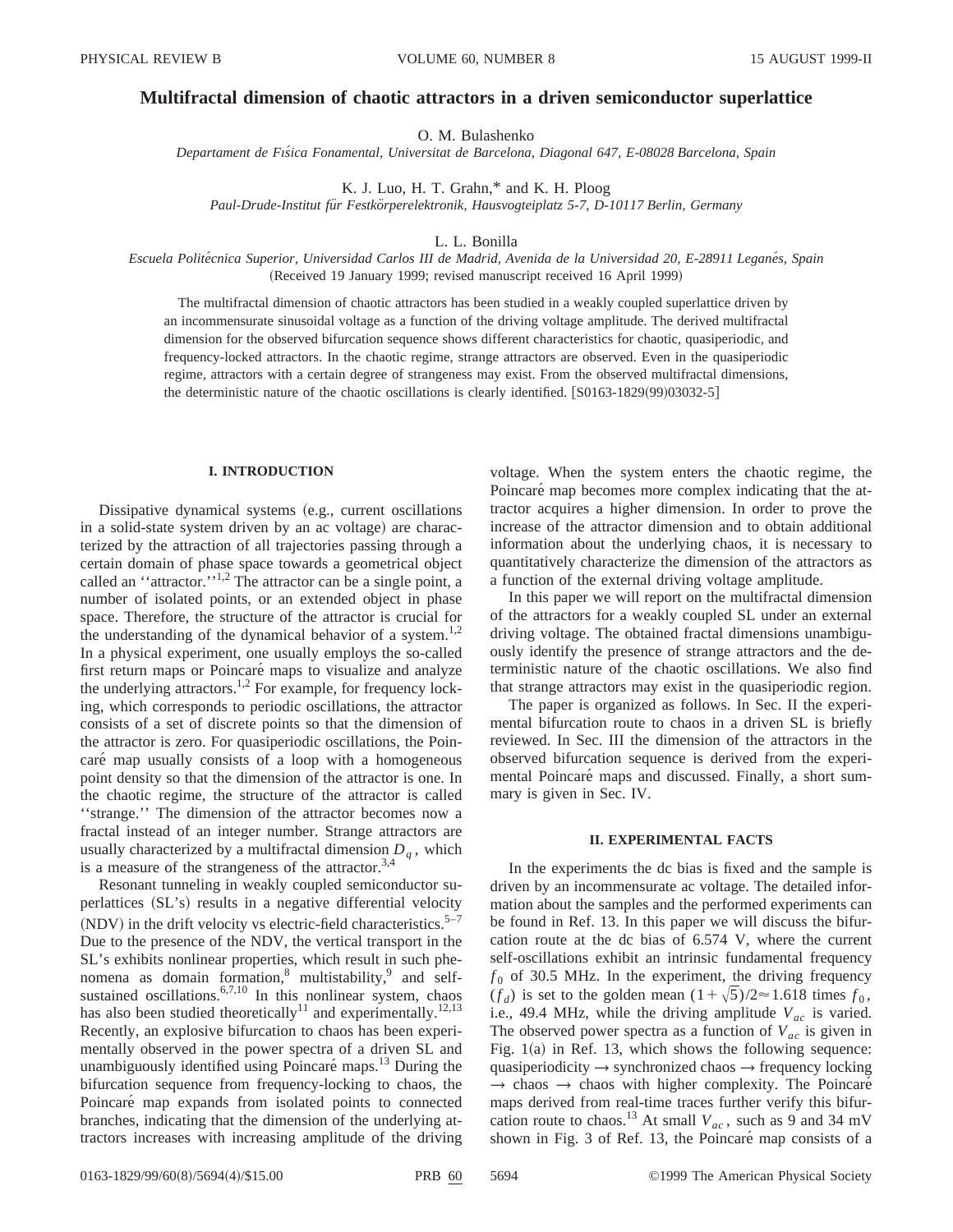closed loop, corresponding to a quasiperiodic attractor. At 39 mV, the loop is split into three extended branches, indicating the appearance of synchronized chaos. By increasing *Vac* from 39 to 40 mV, the system enters a frequency-locked state with a Poincaré map consisting of only three points (they are broadened due to noise). This frequency-locked state exists up to values of *Vac* of about 50 mV, while at 52 mV two of these three points expand into branches demonstrating the onset of chaos. Within this chaotic regime, a number of chaotic attractors with different complexity are revealed. The Poincaré maps between 50 and 56 mV show that the bifurcation from frequency-locking to chaos is explosive, i.e., it is accompanied by an abrupt increase of the attractor dimension (from three points with zero dimension to an object with finite dimensions).

In Sec. III we will estimate the multifractal dimension of the attractors from the experimental Poincaré maps in order to analyze the bifurcation process quantitatively. We will report the results for some typical attractors for at  $V_{ac}$  of 9, 34, 40, 50, 52, 56, 63, and 79 mV. The Poincaré maps for these driving amplitudes are all shown in Fig. 3 of Ref. 13 except for 50 mV. At 50 mV, the oscillation is frequency locked, and the Poincaré map consists of three points, similar to that for 40 mV.

#### **III. CHARACTERIZATION OF ATTRACTORS**

As mentioned in Sec. I, an attractor can be characterized quantitatively by a multifractal dimension  $D_q$ , where  $q$  is a continuous index. If the attractor is a point, line, or twodimensional surface, then  $D_q$  is 0, 1, or 2, respectively, independently of the parameter *q*. However, if the attractor becomes more complicated, then its dimension can be a fractal number, whose actual value varies with *q*. In order to determine the fractal dimensions, the attractor is first covered with a grid of cubes. Then the frequency, with which a trajectory visits the various cubes covering the attractor, is calculated in the limit that the trajectory length goes to infinity. $3,4$  This frequency is used to define various fractal dimensions such as the box-counting, information, or correlation dimensions.<sup>2</sup> As shown previously (cf. Fig. 3 of Ref. 13), the point density varies considerably in different parts of a chaotic attractor, indicating that some regions are much more frequently visited than others. Instead of using a grid of cubes, another equivalent method is to calculate the correlation between different points, a method proposed by Grassberger and Procaccia<sup>14</sup> for the case of  $q=2$  and later generalized for the whole spectrum of dimensions  $D_q$ .<sup>15</sup> In this method the multifractal dimension  $D_q$  is defined as <sup>14,15</sup>

$$
D_q = \frac{1}{q-1} \lim_{r \to 0} \frac{\ln[C_q(r)]}{\ln(r)},
$$
\n(1)

with the generalized correlation function  $C_q(r)$  given by

$$
C_q(r) = \frac{1}{N} \sum_{i=1}^{N} \left[ \frac{1}{N} \sum_{j=1}^{N} \theta(r - |\vec{x}_i - \vec{x}_j|) \right]^{q-1},
$$
 (2)

where *N* is the number of points,  $\vec{x_i}$  is a point on the attractor, and  $\theta$  is the Heaviside step function. In these equations,  $q$  can be any number.  $D_0$  is known as the capacity dimen-



FIG. 1.  $\ln [C_q(r)]$  vs  $\ln(r)$  for  $q = 0$  and 2 at  $V_{ac} = 40$  and 63 mV, respectively. The solid lines are linear fits to the data points.

sion,  $D_1$  as the information dimension, and  $D_2$  as the correlation dimension. In fact, the multifractal dimension in this method is calculated through the generalized probability to find any two points of the attractor within a distance *r*, which is easier to compute in practice and gives smooth curves as compared to the grid method.<sup>16</sup>

As *q* is varied, different regions of the attractor will determine  $D_q$ .  $D_\infty$  corresponds to the region where the points are mostly concentrated, while  $D_{-\infty}$  is determined by the region where the points have the least probability to be found.<sup>3</sup> If  $D_q$  is a constant for all  $q$ , then the trajectory will visit different parts of the attractor with the same probability, i.e., the point density is uniform in the Poincaré map. This type of attractor is a so-called "trivial" attractor. When  $D<sub>a</sub>$ changes with *q* reflecting a different point density among the attractor, it is denoted a ''nontrivial'' attractor. Therefore, the  $D_q$  curves can be used to determine the structure of the attractor. In the following, we will compute  $D<sub>a</sub>$  curves from the experimentally obtained Poincaré maps shown in Fig. 3 of Ref. 13. We will then discuss the structure of the different attractors observed in the bifurcation route to chaos.

Figure 1 shows several  $\ln[C_q(r)]$  vs  $\ln(r)$  curves for 40 and 63 mV, which are calculated from the corresponding Poincare maps. In this figure we only give examples for  $q=0$  and 2. In these curves, a linear region is found for a certain range of *r* values. For smaller and larger *r*, the curves depart from a linear dependence due to the finite number of points in the Poincaré map and the finite size of the attractor. Although the limit  $r \rightarrow 0$  is not very well fulfilled because in our experiment the number of the points in the Poincaré map is limited to 1600, the dimension of the attractors can still be estimated according to Eq.  $(1)$  by determining the slope of the linear region in Fig. 1. For 40 mV, the fractal dimensions  $D_0$  and  $D_2$  obtained in this way are approximately equal to zero, which is in agreement with a frequency-locked attractor. However, for the chaotic attractor at 63 mV, the dimensions  $D_0$ =1.70 and  $D_2$ =1.48 are fractal. They even vary with *q*.

Figure 2(a) shows the  $D_q$  vs  $q$  curves for the bifurcation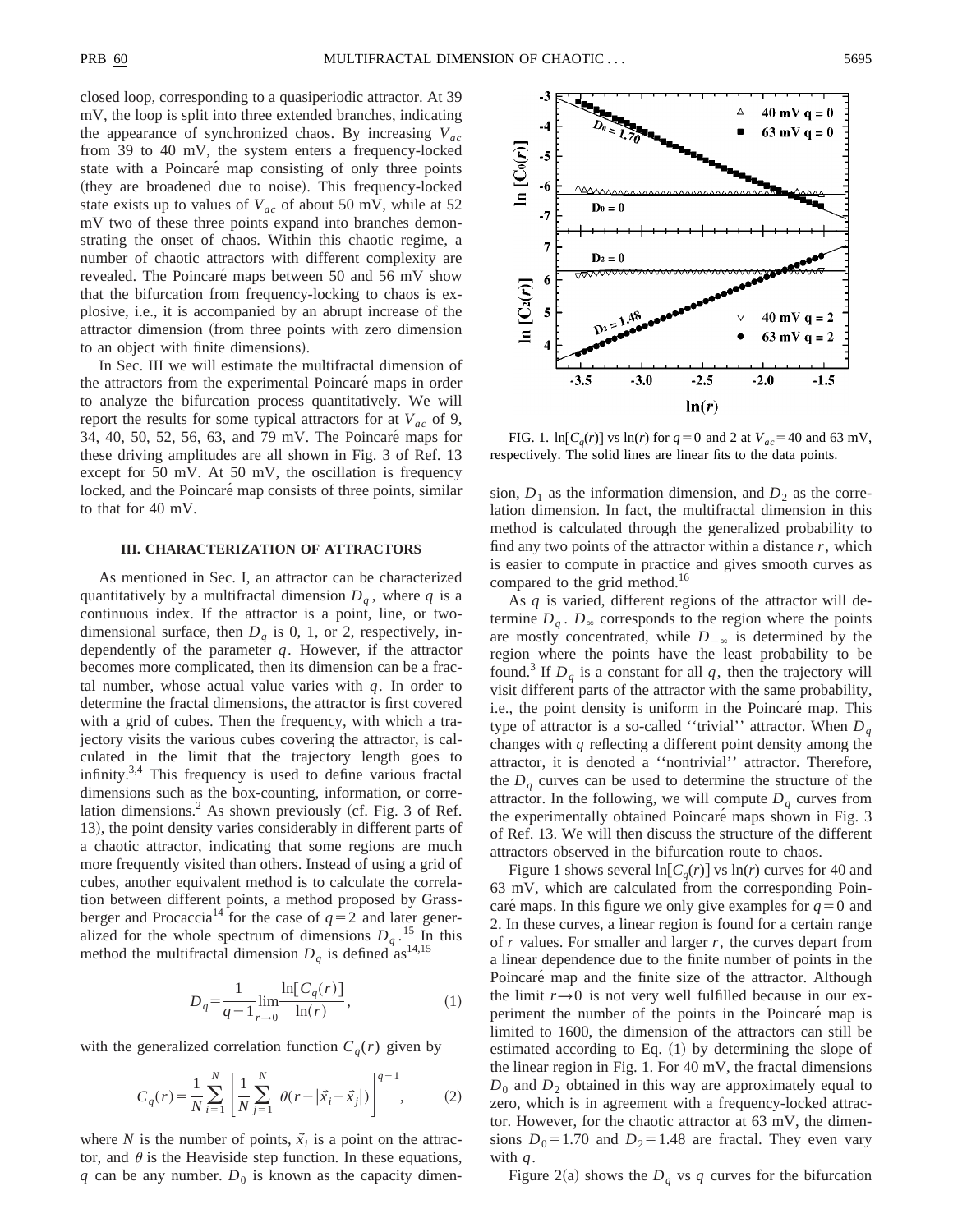

FIG. 2. Multifractal dimensions  $D_q$  vs  $q$  for the driving amplitudes  $V_{ac}$  from 9 to 40 mV (a) and from 50 to 79 mV (b) obtained from the corresponding Poincaré maps. FIG. 3. Dimensions  $D_0$ ,  $D_1$ , and  $D_2$  as a function of the driving

sequence from quasiperiodicity  $\rightarrow$  synchronized chaos  $\rightarrow$ frequency locking  $(1 \text{ to } 40 \text{ mV})$ . For the frequency-locked state at 40 mV, the multifractal dimension  $D<sub>a</sub>$  is approximately equal to zero for all values of  $q$  in good agreement with the corresponding attractor of three isolated points. The attractor for frequency locking is therefore not strange. For quasiperiodicity, the Poincaré map should be a smooth loop.17 Consequently, it is expected that a quasiperiodic attractor is one dimensional, i.e.,  $D_q$  is equal to one for all values of  $q$ . However, the  $D_q$  curves for the quasiperiodic attractors in our experiments (between  $V_{ac} = 1$  and 37 mV) do not exhibit a horizontal line as shown for 9 and 34 mV in Fig. 2(a), although  $D_0$  is close to one.  $D_{-\infty}$  is about 1.6 and  $D_{\infty}$  approaches a finite value below one. The "kneelike" structure of  $D_q$  shown in Fig. 2(a) is typical for chaotic attractors with multifractal dimensions. We therefore conclude that the quasiperiodic attractors are nontrivial in our system. This can also be seen from the Poincaré maps in Fig. 3 of Ref. 13, since there appears to be in some parts a doublelayer structure of the loop. Strange attractors are not always connected with chaos. The possibility of their emergence in nonchaotic systems has been predicted theoretically by Grebogi *et al.*,<sup>18</sup> and they have been experimentally observed in different physical systems, such as quasiperiodically forced systems<sup>19</sup> and an undriven gas-discharge plasma,<sup>20</sup> etc. Although there is no complete theory of such a behavior, usually the appearance of nonchaotic strange attractors is related to the intermittency induced by noise.<sup>21</sup> A possible mechanism of their emergence at the boundaries of mode-locked tongues is discussed in Ref. 22.

For synchronized chaos at 39 mV, the  $D_q$  curve also shows a ''kneelike'' structure. In contrast to the quasiperiodic regime,  $D_{-\infty}$  is less than 1, while  $D_{\infty}$  approaches zero. This dependence indicates that the synchronized chaos observed at 38–39 mV exhibits the characteristics of both chaos and frequency locking. However, the attractor for synchronized chaos has a capacity dimension  $D_0$  of about 0.65, which is less than that of the quasiperiodic attractors.

When  $V_{ac}$  increases beyond 50 mV, an explosive bifurcation sequence to chaos is observed as discussed in Sec. II. Figure  $2(b)$  gives several multifractal dimensions for the attractors in this bifurcation regime. At 50 mV, the oscillations



amplitude *Vac* .

are periodic so that the dimension of the attractor is about zero. This is actually the case for all values of  $V_{ac}$  between 40 and 50 mV. For *Vac* larger than 50 mV, the Poincare´ maps expand into more complicated structures. At the same time, the  $D_q$  curves become nontrivial exhibiting the typical kneelike structure of strange attractors. With increasing *Vac* from 50 to 56 mV, the height of the kneelike structure increases indicating that the attractor becomes more strange. The system enters a chaotic regime with higher complexity. Additionally, the strangeness for the chaotic attractors in this regime is more pronounced than for synchronized chaos at 39 mV and also for the quasiperiodic regime. This can be easily seen in Fig. 2(b), since the absolute values of  $D<sub>a</sub>$  as well as the height of the kneelike structure are larger than in Fig.  $2(a)$ . A number of chaotic attractors with different multifractal dimensions are observed between 56 and 80 mV. Figure 2(b) gives examples for 56, 63, and 79 mV.

Figure 3 shows the dependence of  $D_0$ ,  $D_1$ , and  $D_2$  on *Vac* . It is very clear from this graph that the multifractal dimension of the attractor is changing during the bifurcation sequence to chaos. The dimensions  $D_0$ ,  $D_1$ , and  $D_2$  do not change very much within the quasiperiodic regime. When the frequency-locked state is reached at 40 mV, all three fractal dimensions vanish. Between 50 and 63 mV, all three fractal dimensions increase abruptly reaching slightly different maximum values of about 1.5 at 60 mV. The abrupt increase of the fractal dimensions demonstrates that the bifurcation sequence from frequency locking to chaos is explosive. Between 51 and 80 mV, a number of strange attractors is observed in the chaotic regime with varying fractal dimensions. Since for random noise the capacity dimension  $D_0$  is equal to 2 (for the two-dimensional phase space considered here), we conclude that the observed dimension  $D_0$  between 51 and 80 mV with values of less than 2 clearly demonstrates the existence of deterministic low-dimensional chaos in our experiments.

## **IV. SUMMARY**

We have calculated the multifractal dimension of the attractors in an experimentally observed bifurcation sequence